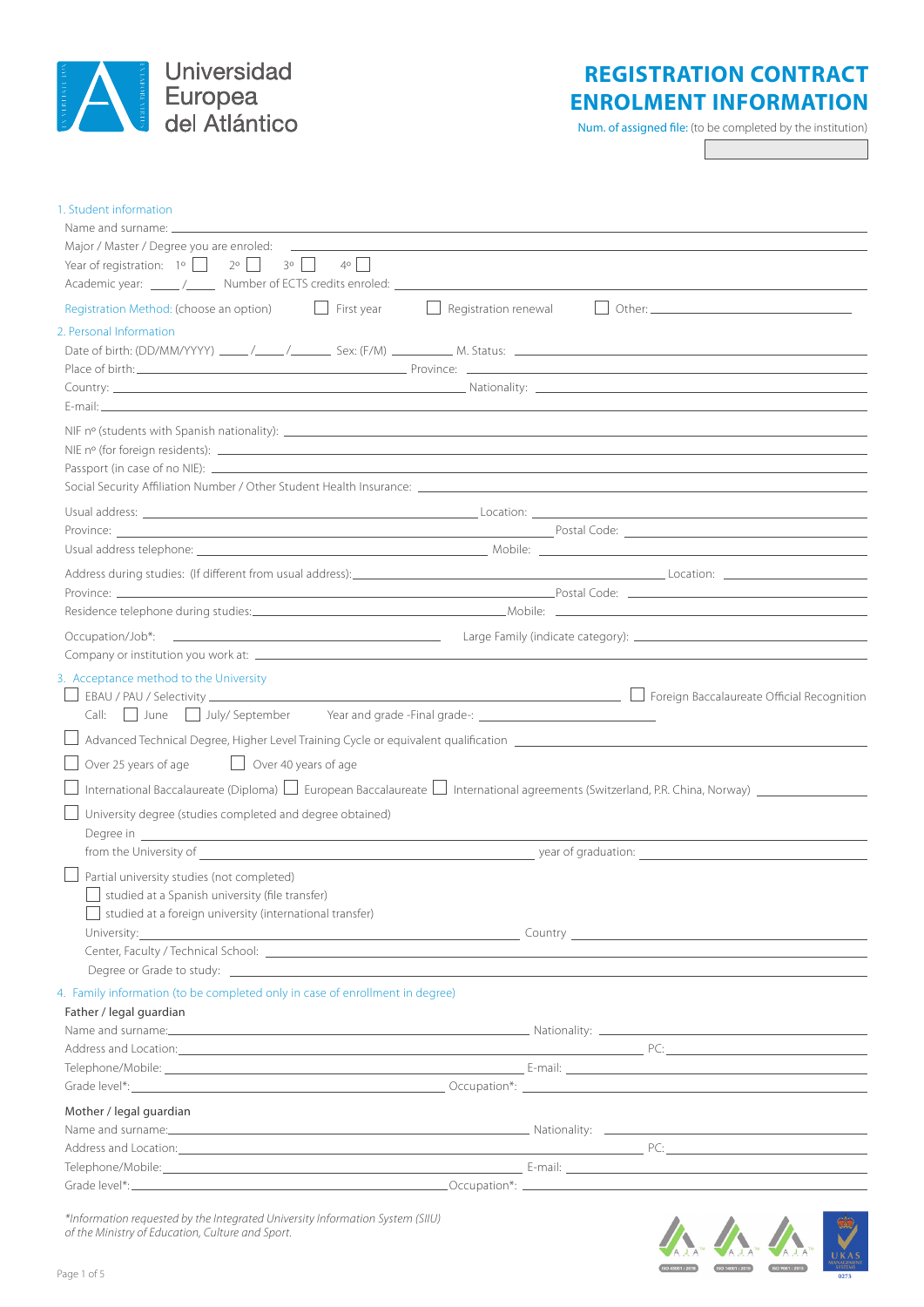

# **REGISTRATION CONTRACT CLAUSES**

Student: <u>Academic year of registration:</u>  $\overline{\phantom{a}}$  Academic year of registration:

Clauses of the registration contract

- 1. THE STUDENT commits himself/herself to study the registered degree with success and to respect the rules of organization and functioning of the European University of the Atlantic, as well as its rules of coexistence, academic discipline, code of ethics, rules of evaluation, permanence and other general regulations of the University.
- 2. THE STUDENT will not be able to use the documentation and materials that the European University of the Atlantic may provide for other purposes than those for the purposes of their own education, except with the express written authorization of the University. It is expressly forbidden to disseminate such documentation on any platform without the prior express authorization of the University.
- 3. THE STUDENT enrolled in the bachelor's, master's and doctoral studies who is a legal resident in Spain and who is under 28 years of age on the date the academic year begins must be included in the Compulsory School Insurance (Law of July 17, 1953 and Royal Decree 1633/1985 of August 28), which fee is paid with the Registrar's Office Fees, Compulsory School Insurance and ISIC University Card. The student who is over 28 years of age on the date the academic year begins will be responsible for his/her own coverage through public or private insurance and may consult the University Secretary's Office.
- 4. THE STUDENT may be expelled by the European University of the Atlantic when he/she displays a serious or repeated lack of discipline, violation of the rules of coexistence and organization, failure to comply with the established minimum attendance requirements, failure to complete the required tests or for any other reason established in the rules of organization and operation, behavior and code of ethics and other regulations of the University.
- 5. Failure to pay the total price of the degree programme enrolled in the established form and by the established deadlines will also be cause for expulsion. In the case of voluntary cancellations of enrolment in Bachelor's degrees that the student may apply for, he/ she must do so in writing, by submitting the SINGLE APPLICATION document to the University Registry. If the student, complying with the above, submits the application for withdrawal: 1.- Before 15 November: the student is required to pay the equivalent of two monthly payments (2/12) of the total tuition fees. 2.- Between 15 November and 31 January: The student must pay the amount equivalent to the registration fees for the first semester. 3.- As of 31 January: The student is required to pay the registration fees for the entire academic year. Failure on the part of the student to submit the enrolment cancellation application to the University Registry will require paying the full amount of the enrolment fees. In the case of other degrees, other than Bachelor's degrees, students who voluntarily withdraw their enrolment will be obliged to pay the full enrolment fees for the degree in question.
- 6. To obtain the diploma or any other type of certificate, it is essential to be up to date with the payment and to pay the fees for the issuance of the certificate.
- 7. While the lack of payment for the enroled degree and the fulfillment of the corresponding economic obligations persists, the student's status will be suspended, and he/she will not be able to participate in the programmed academic and extracurricular activities, class sessions, access the virtual campus and obtain personal and/or official academic certificates, including all the necessary documentation for the purpose of transferring his/her file to another university.
- 8. In the circumstance that, for health reasons or reasons of force majeure beyond the control of the European University of the Atlantic, the decision is made to modify the mode of teaching from classroom to virtual, or a combination of both, this will not imply the modification or cancellation of the academic fees for the current academic year.
- 9. THE STUDENT authorizes the European University of the Atlantic to inform his/her their parents, biological parents, legal guardians or legal representatives, about his/her degree of academic compliance, attention to the rules of coexistence, illnesses or any other circumstance considered of special importance during his/her attendance at the University, as well as compliance with the accepted economic obligations.
- 10. By virtue of the General Regulations on Data Protection (EU) 679/2016, the European University of the Atlantic (hereinafter the Data Processing Controller), with address at C/ Isabel Torres 21 - Parque Científico y Tecnológico de Cantabria - 39011 Santander, Spain, with CIF G39764972, telephone: (+34) 942 244 244 and contact e-mail of your Data Protection Delegate rgpd@ uneatlantico. es, WE INFORM YOU that:

The information requested in the present document will be managed by the Data Processing Controller for the purposes of:

- a) Managing the contractual relationship derived from the **contracting of our products and/or services**.
- b)Using your image in activities that require supervised academic control.

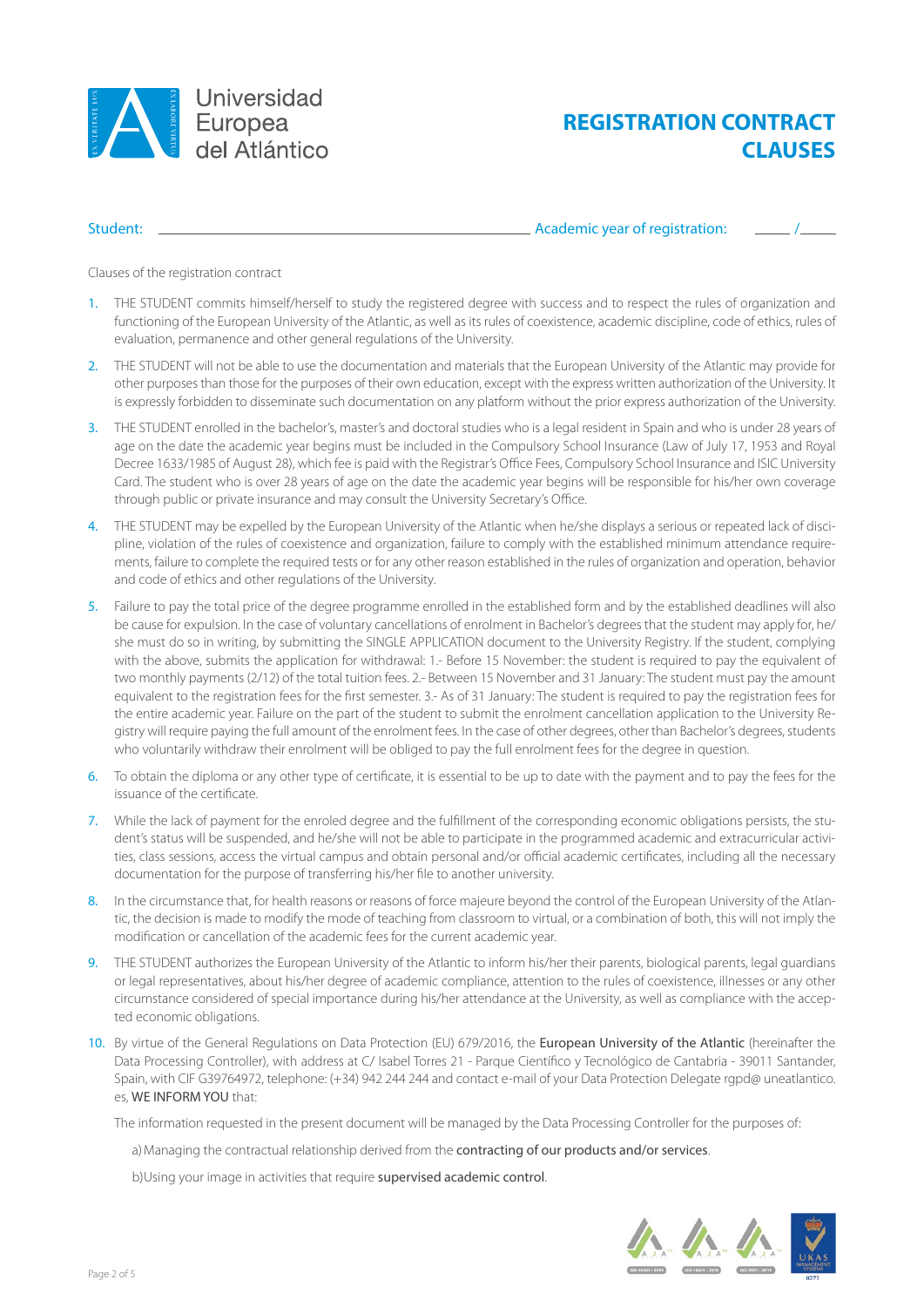

### **REGISTRATION CONTRACT CLAUSES**

c) Using your image for advertising purposes, using it on the web of the mentioned organizations, in newsletters, advertisements, corporate videos, as well as in different applications or Internet platforms, existing or that may exist in the future, such as in the organization's profiles in such social networks as *Facebook, Twitter, Instagram, etc*.

d) Sending you postal or electronic communications from the Alumni Association and other entities of the European University of the Atlantic about their activities, even in my capacity as an alumnus, providing me with career planning services, including my data in student and alumni directories and communities.

e) Sending you postal or electronic communications of for advertising purposes about our products and services in accordance with your interests.

The data will be kept for the duration of the contractual relationship, and after having ended, until You express your opposition to our continued use of your data, without prejudice to the 5-year limitation period for liability actions arising from a contractual relationship as established in Article 1964 of the Civil Code.

The Data Processing Controller, will be able to develop a commercial profile based on the provided information, but automated decisions will not be taken based on this profile.

The legal basis for using said information is the legitimation through the user's consent, or because use your data is necessary for managing and maintaining a contract with you; likewise, the processing of your data may be necessary for complying with our legal obligations and we may use it to obtain a legitimate interest, such as being able to contact with the interested party and offer products and services that may be of interest.

The Data Processing Controller is supported by several service providers so as to offer the mentioned products or services, such as computer and storage services. That is why we will proceed to disclose your data when necessary to comply with the above mentioned purposes. Likewise, data may be given to government departments and agencies to fulfill those obligations directly demanded to the Data Processing Controller.

In those cases in which the request of the interested party, or as justified by him/her, the identification data may be provided to other entities affiliated with the network of the European University of the Atlantic.

The fact of not providing your data to the Data Processing Controller or to the aforementioned institutions entails not being able to enjoy the services stated in this contract. Refusal to receive advertising notifications via mail or electronically, about products and services, has no consequence on the rendering of the contract.

11. As for the use of your image in activities that require supervised academic control, through this contract, the student authorizes to have his/her image taken through photographs or audiovisual recordings for the following activities that require supervised academic control: class sessions, external and internal practices, curricular and extracurricular activities and university outreach activities during the validity of this contract for its diffusion for academic purposes, to validate the authorship of exams and academic work, as well as to ensure that the student has not received outside assistance during said exams and academic work or to use it for the purposes of the evaluation and accreditation processes before accrediting entities, such as ANECA.

The right to one's own image is recognized at all times in Article 18 of the Spanish Constitution and Article 4.2 regulated by Law 1/1982 of May 5, 1982 on the right to honor personal and family privacy and one's own image will be respected.

The legal basis for the data processing is the express consent. The recipients of the information will be the academic or administrative staff of our organization who have supervise the examinations or work carried out, as well as the staff of the previously mentioned accreditation bodies. The above-mentioned images are part of the services provided by the academic program. The data will be kept for the duration of the contractual relationship, and after having ended, until You express your opposition to our continued use of your data, without prejudice to the 5-year limitation period for liability actions arising from a contractual relationship as established in Article 1964 of the Civil Code.

Not authorizing having your photographic images or audiovisual recordings taken to Data Processing Controller or the mentioned entities, implies that the provision of services for enrolment in the academic program cannot be fulfilled.

According to your rights as stated in the regulations in force, you may exercise your right to access, correct, limit, delete, transfer and oppose and make a request to the previously mentioned postal or electronic address. Likewise, the user or person of interest shall have the right to revoke their consent at any time and address the Spanish Data Protection Agency to file the claim which they would consider as appropriate.

Lastly, the Data Processing Controller informs you that your signature in the present document grants explicit consent for the processing of the previously mentioned data.

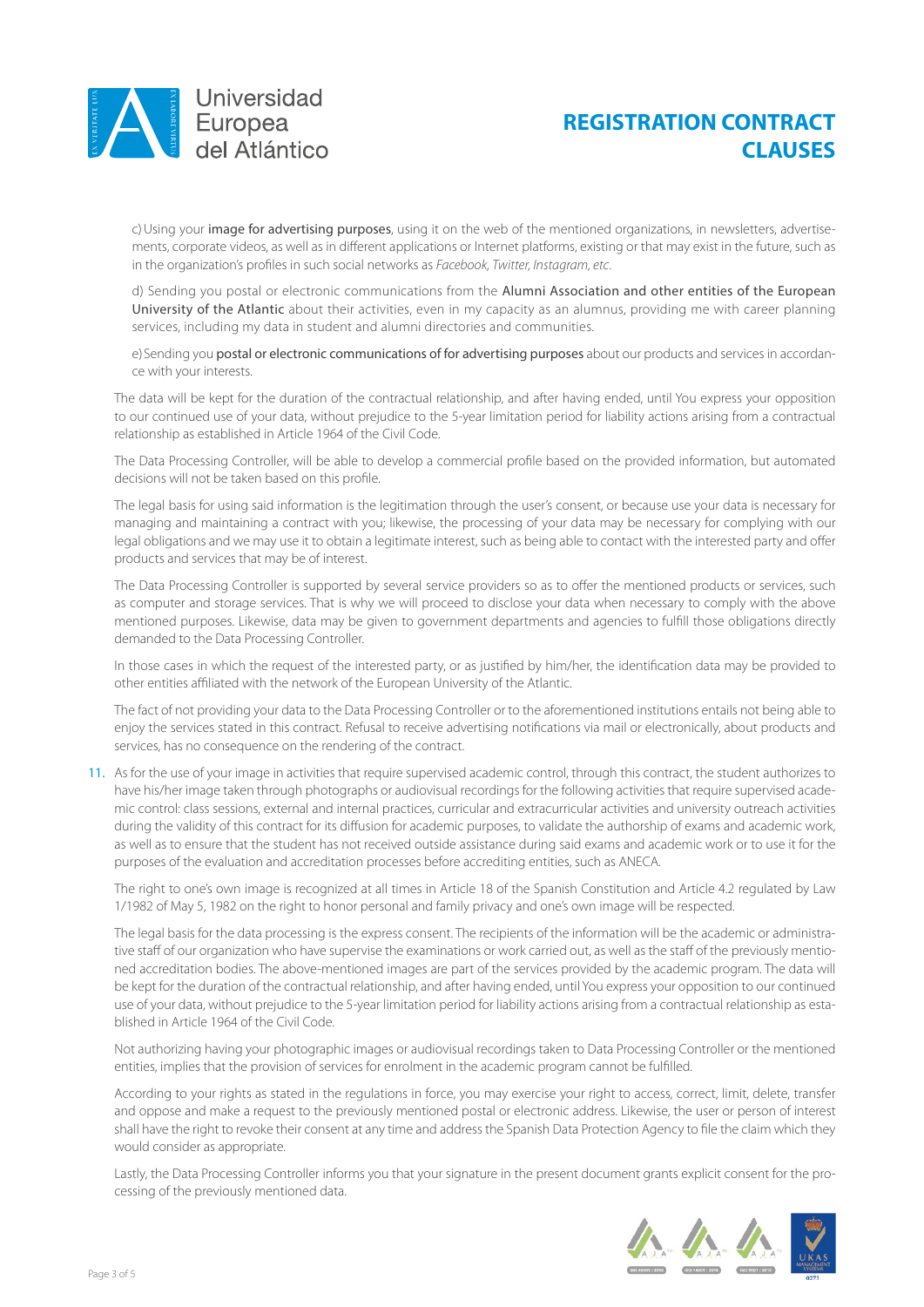

# **REGISTRATION CONTRACT CLAUSES**

 $\Box$  I authorize the transfer of my data to the Alumni Association and other entities of the European University of the Atlantic to inform me about their activities, including the safekeeping of my data at the end of my studies by both entities to maintain the relationship with me as an alumni, inform me about their activities, provide me with their career planning services, authorizing my inclusion in student and alumni directories and communities.

 $\Box$  I authorize that my image be obtained, through photographs or audiovisual recordings, NOT only for the previously mentioned academic activities, but also for advertising purposes, to be used on the website of the mentioned organizations, in newsletters, advertisements, corporate videos, as well as in different applications or internet platforms, existing or that may exist in the future, such as the organization's profile in such social networks as *Facebook, Twitter, Instagram, etc*. The right to one's own image is recognized at all times in Article 18 of the Spanish Constitution and Article 4.2 regulated by Law 1/1982 of May 5, 1982 on the right to honor personal and family privacy and one's own image will be respected.

 $\Box$  I authorize the reception of advertising communications by post or electronic means about products and services from the Data Processing Controller and other entities affiliated to the Data Processing Controller, related to the sector of Education, Research, Teaching and related activities.

12. The European University of the Atlantic (hereinafter also UNEATLANTICO) will provide the enrolled student a student card that will serve for identification purposes and use of the services enabled through it (access and use of associated activities and promotions, etc.). For this purpose UNEATLANTICO will share with VIAJOVEN NEWCO, S.L., hereinafter ISIC SPAIN, the following identification data categories: Name, surname, institutional email, DNI/NIE, group to which he/she belongs, date of birth, personal photograph and student identification number. The purpose for sharing this data is to issue and send the UNEATLANTICO card with university card functionality and access and use of related services. By signing this contract, the student requests the issuance of such a card and consents to the transfer of such data for the purposes described. The responsibility of handling this data is that of VIAJOVEN NEWCO S.A. with registered office at Calle Orense, 25 7ºC 28020, Madrid. ISIC SPAIN will keep the personal data as long as the UNEATLANTICO card with card functionality is in force and associated to the related services. Once the legal prescription periods have elapsed, the data will be destroyed. The student may exercise the rights of access, rectification, suppression, limitation to handling, opposition, as well as portability through the following channels of ISIC SPAIN, oficina@isic.es, Calle Orense, 25 7°C 28020, Madrid. The student may, in the event that he/she considers that his/her data has not been processed in accordance with current legislation, contact the following addresses to exercise their rights: ISIC SPAIN, oficina@isic.es, Calle Orense, 25 7ºC 28020, Madrid, as well as to the Spanish Data Protection Agency (www.agpd.es).

The university card may be claimed by UNEATLANTICO at any time for identification purposes for gaining access to the Campus and to any other university service, for which the payment of the fee and its availability/use by the student from the moment of delivery will be compulsory. In the event that the student fails to pay the Registrar's Office, Compulsory School Insurance and ISIC University Card fees, the services associated with this card will be cancelled.

13. This registration agreement is governed by Spanish law. Any litigious question related to the interpretation and/or execution of the same, the parties submit themselves to the jurisdiction applicable by law.

Since we request personal data from you and your family members, this registration agreement must be signed by both you and your parents, biological parents, legal guardians, or legal representatives.

| Student name and surnames: example and subset of the state of the state of the state of the state of the state of the state of the state of the state of the state of the state of the state of the state of the state of the |                                                            |
|-------------------------------------------------------------------------------------------------------------------------------------------------------------------------------------------------------------------------------|------------------------------------------------------------|
|                                                                                                                                                                                                                               |                                                            |
|                                                                                                                                                                                                                               | Date: $\frac{1}{\sqrt{1-\frac{1}{2}}}\sqrt{1-\frac{1}{2}}$ |
| The student's signature will be accompanied by those of his/her parents/legal quardian:                                                                                                                                       |                                                            |
|                                                                                                                                                                                                                               |                                                            |
|                                                                                                                                                                                                                               |                                                            |
| Date: $\sqrt{2\pi}$                                                                                                                                                                                                           |                                                            |